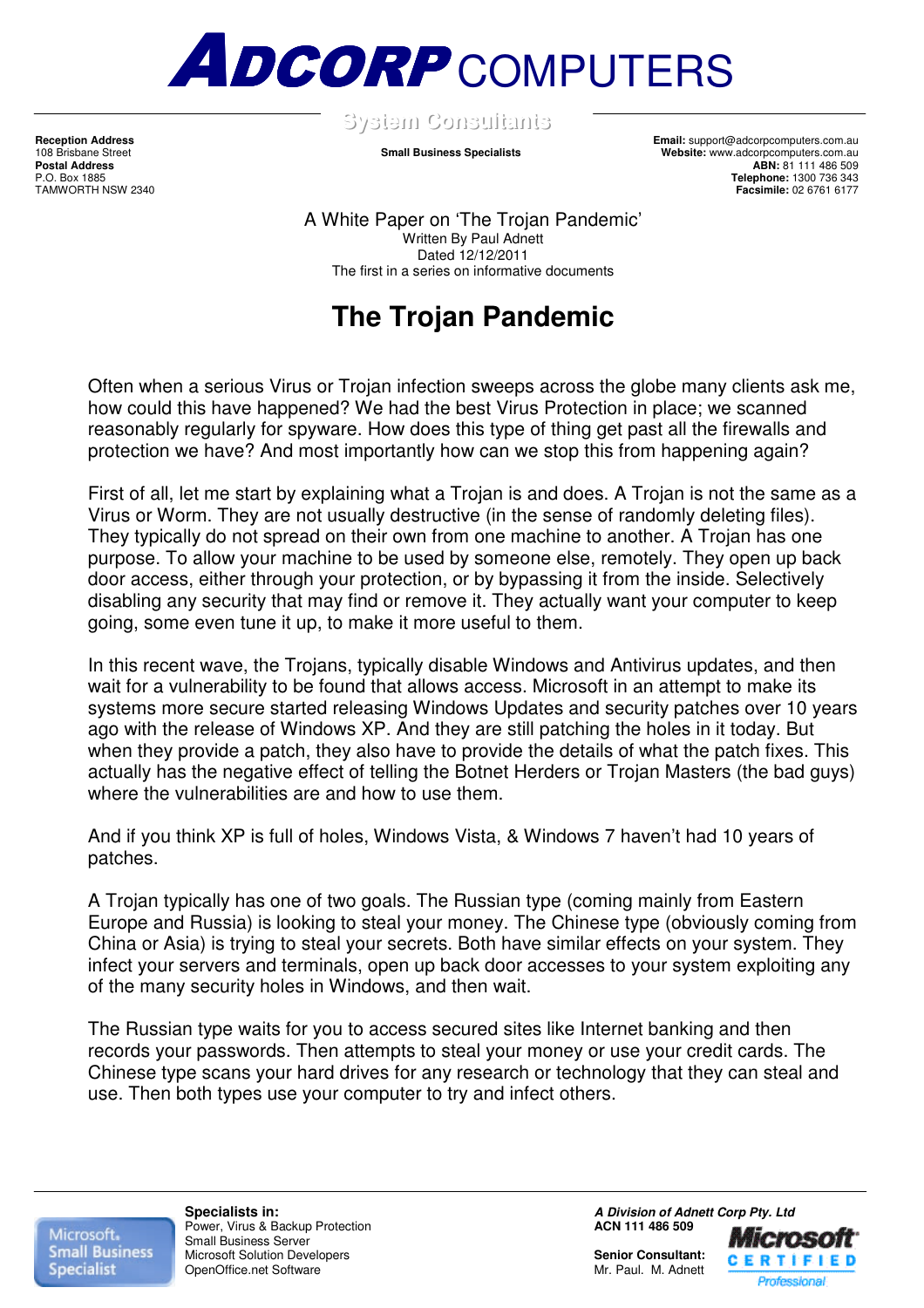Once the Trojan's payload is released, it takes control of the machine. **Everything that the machine does or doesn't do, is up to the Trojan**. This is why once infected your Virus protection and spyware scanners find it difficult to remove them. The Trojan is in control of the scan. A Trojan can recruit other remote computers and combine them in to a Botnet Herd, or Zombie Network. This group of computers combine in to one, super computer. Some herds have millions of computers. Last week the FBI captured and destroyed one herd with over 4 million computers across 200 countries.

Whole businesses have been setup in foreign countries, with the sole goal of stealing your money or secrets or both. If I steal \$1 from a million people I not only get \$1 million dollars, but I can also do this every week. Because each person only looses a small amount of money, **it often goes unnoticed**, and if discovered it may be too difficult to chase and recover, after all it's only \$1. A great business plan. At the same time as stealing the owner's money, the herder uses malicious means to spread and gather more computers in to the herd, usually by Email from the infected computer. Having control of millions of computers gives them access to plenty of Email addresses to use to disseminate more malicious Emails, trying to catch more unsuspecting victims.

#### **How do they do it?**

About 3 years ago I attended a security seminar sponsored by Microsoft on this issue. They showed us how easy it was, and how the Trojans work. Microsoft had, at the time, recently released a scanning program that reported infection rates back to Microsoft. They were shocked to find that 86% of all computers scanned were infected. This was in late 2008, before Facebook or Youtube became really popular.

I was shown in a short demonstration how to use common code found on the web to inject an object with a Trojan. And how to start to accumulate other peoples computers in to a herd that I could control without their permission. I didn't believe how easy it was, I suspected that Microsoft were blowing it out of proportion so that they could come out and sell some new firewall product. But the sales pitch didn't come out (which is most unusual for Microsoft). Everyone asked the question "How do we Stop This?" The answer was, "We'll get back to you." 3 years later we are still waiting.

After the seminar I came back, still not believing it could be that easy. I decided to test this out for myself. I'm not a hacker by any standard, but I understood the basic principles. Within 15 minutes Matt & I were able to create and infect a number of computers. It scared me when, **I suddenly realised that I had gained access to a Medical facility on the coast and could access private medical records**. It was that easy.

What you have to realise is the exponential growth of this type of infection. The 6 degrees of separation is true. If I send out only a small batch of Emails. And only **two** get read, within an hour I could have 10 computers under my control. Imagine if I sent out an email batch every hour for a week, that's 1,000's of computers under my control in the first week and millions 2- 3 weeks later. That's if only 2 in 1000 emails gets opened.

Ok, you might say, "I won't open Emails from people I don't know". Problem, these emails are coming from people you do know. How many times have you received a duplicate email from the same person. I bet you assumed that they had hit the send button twice! Sure there are still plenty of those old scam emails still going around. Some have been circulating for over 10 years now.

Microsoft. **Small Business Specialist** 

**Power & Virus Protection** Small Business Server Microsoft Solution Developer **Senior Consultant:**<br>
OpenOffice.net Partner **Senior Consultant: Senior Consultant: Senior Consultant: Senior Consultant: Senior Consultant: Senior Consultant: Senior Consultant:** OpenOffice.net Partner

**Specialists in: A Division of Adnett Corp Pty. Ltd Power & Virus Protection**<br> **A Division of Adnett Corp Pty. Ltd Power & Virus Protection** 

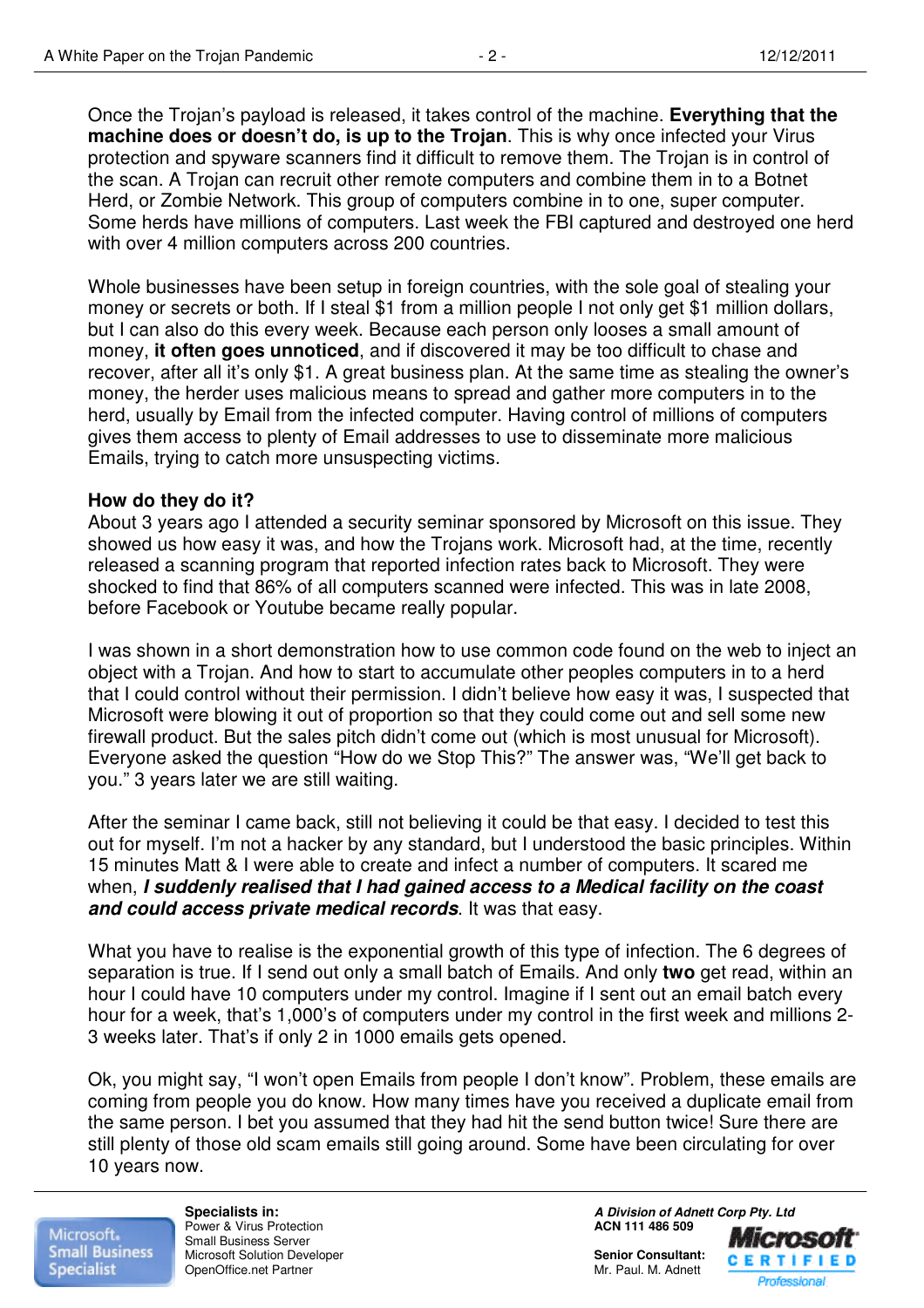However, ask yourself this. Have you ever done any of the following?;

- Bid or even just looked at an item on Ebay or other auction site.
- Watched a Video on Youtube.
- Used Facebook at all.
- Read a joke Email from a friend.
- Downloaded Music from the Internet (without paying for it).
- Clicked a link in an Email sent from a friend, supplier or good customer.
- Viewed any image on Google Images.
- Or have any of your staff EVER done any of these on your business computer?

Because in all of these interactions, you are opening up and downloading something from someone else's computer. If they are one of the 86% of computers infected, then, **so now are you.** 

60 Minutes on Sunday (20/11/11) announced that an estimated 80% of all businesses in the US had been hacked in the last 12 months. Here's a part of that interview transcript;

MICHAEL USHER: KT McFarland is a former Security Adviser to three US Presidents. MICHAEL USHER: If you look up and down this street in Manhattan, Wall Street's just around the corner. All the major banks, the stockbroking houses – have they been hacked already? KT: They have all been hacked. Eighty percent of all American companies have already been hacked. And vet. most American companies spend more on their coffee budget than they do on protecting their IT systems. MICHAEL USHER: Isn't that ridiculous…

Even Facebook, Microsoft and Google themselves have all recently been hacked. How can this happen?

The weak link in the system is as always the human factor. As a test for a client in 2008, I sent an email to all his staff which said in the subject line "Warning this email contains a virus". And to his surprise a number of staff opened it. Curiosity kills.

Look at it this way. If I can upload a file to a site like Youtube, or Ebay, or Facebook which everyone can. And if I can inject a Trojan in a picture or video in less than 5 minutes. So can someone else. Put these two facts together and any picture, any video, any program or any Email could be infected or lead to infection. Then add the incentive of millions of dollars. What do you think will be the result.

Up until now most Virus protection has been focused on infected Emails. As this is the traditional method used to access many people in a very short space of time. But now rather than send out an infected Email. I just send out an Email with a link to an infected picture or video hosted on a well known web site. My Email is not infected and so your Virus Protection allows it through. And because this Email comes from someone you know who Emails you regularly you are likely to open it. And when you click on the link you are virtually opening up your browser and navigating to the site. How can your protection programs be expected to differentiate between this action and any other form of web browsing.

Unfortunately with the growth of social networking sites like Facebook and other popular sites like Youtube or Ebay, staff are accessing these sites without being tricked by a well worded

Microsoft. **Small Business Specialist** 

**Power & Virus Protection** Small Business Server Microsoft Solution Developer **Senior Consultant: Senior Consultant: Consultant: Consultant: Consultant: Consultant: Consultant: Consultant: Consultant: Consultant: Consultant: Consultant: Consultant** OpenOffice.net Partner

**Specialists in: A Division of Adnett Corp Pty. Ltd Power & Virus Protection**<br> **A Division of Adnett Corp Pty. Ltd Power & Virus Protection** Microsoft

Professional

**CERTIFIED**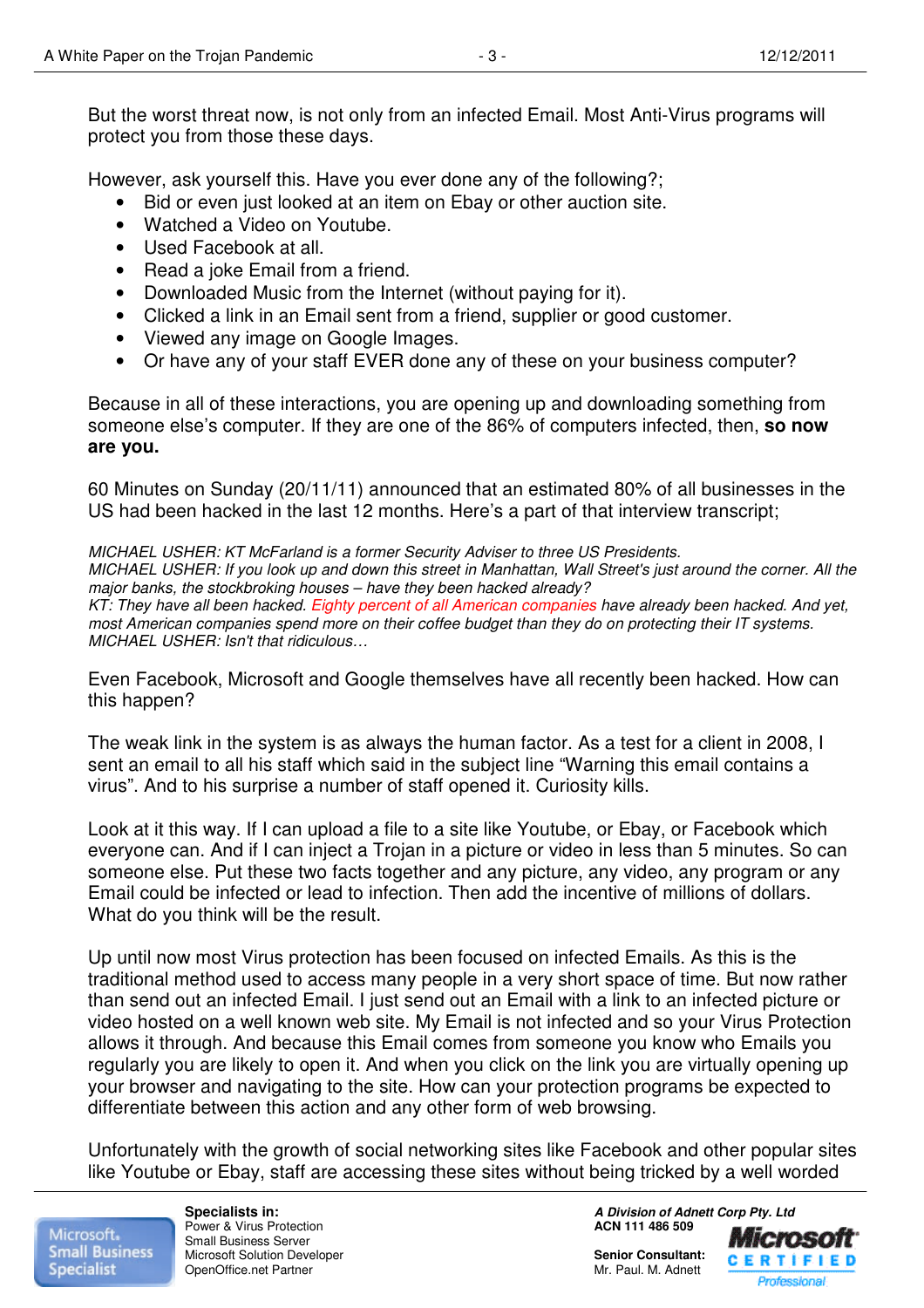Email. They are browsing the content on these sites, and none of this content has been provided by the owners of the site, but rather by a 100,000 individual users. 86% of who are infected.

#### **So what can you do to combat this threat in your business system?**

The answer might upset some of your staff!

And Ebay, Facebook and Youtube.

There is no known Virus Protection, or Scanner currently available today that can provide real protection from this threat. Although all will claim to (to sell their product). The size of this issue has brought in to question the whole validity and usefulness of the Internet itself.

## The only thing I can say is this. **None of my clients have been infected during the**

**course of pursuing work tasks** or from a work related action. Considering Facebook, Youtube and Ebay are usually not used for work related purposes, and are the most common source of infection at the moment. I can only recommend that work computers be restricted to work. To reduce the risk of infection you need to actively work on reducing the surface area of attack. The surface area of your system is a term that relates to the number of exposed entry points in your system. These are directly in proportion to;

- 1. The number of Desktops in your system connected to the Internet.
- 2. The number of Emails you receive.
- 3. The number of Web sites you visit.

#### **Reducing the Number of Desktops in Your System.**

I'm not talking about reducing the number of Terminals, obviously you don't have terminals just lying around doing nothing. But you can actively reduce the number of Intelligent Terminals by replacing Desktops with Thin Clients. This also can save you up to \$800 per year, per terminal. Not all business can utilise Thin Client technology but many can. Explore this option when replacing or upgrading your terminals.

#### **Reducing the Number of Emails You Receive.**

This involves ensuring your system automatically filters out as many junk Emails and spam Emails as possible. Unsubscribe from all those newsletters that you never read anyway. Delete catchall email accounts. Instruct staff on the correct use of Email and restrict it to business purposes only.

# **And Finally the No1 way to reduce the risk!**

#### **Reducing the Number of Web Sites Visited.**

**This is the No. 1**, best way to reduce your risk. And is the cheapest to implement. But also the most controversial. It involves creating or revising your company policy on personal use of the Internet. And actively blocking popular un-necessary sites that are not related to work tasks. This also has an amazing ability of restoring the productivity of your staff.

Microsoft. **Small Business Specialist** 

**Power & Virus Protection** Small Business Server Microsoft Solution Developer **Senior Consultant: Senior Consultant: Consultant: Consultant: Consultant: Consultant: Consultant: Consultant: Consultant: Consultant: Consultant: Consultant: Consultant** OpenOffice.net Partner

**Specialists in: A Division of Adnett Corp Pty. Ltd Power & Virus Protection**<br> **A Division of Adnett Corp Pty. Ltd Power & Virus Protection**